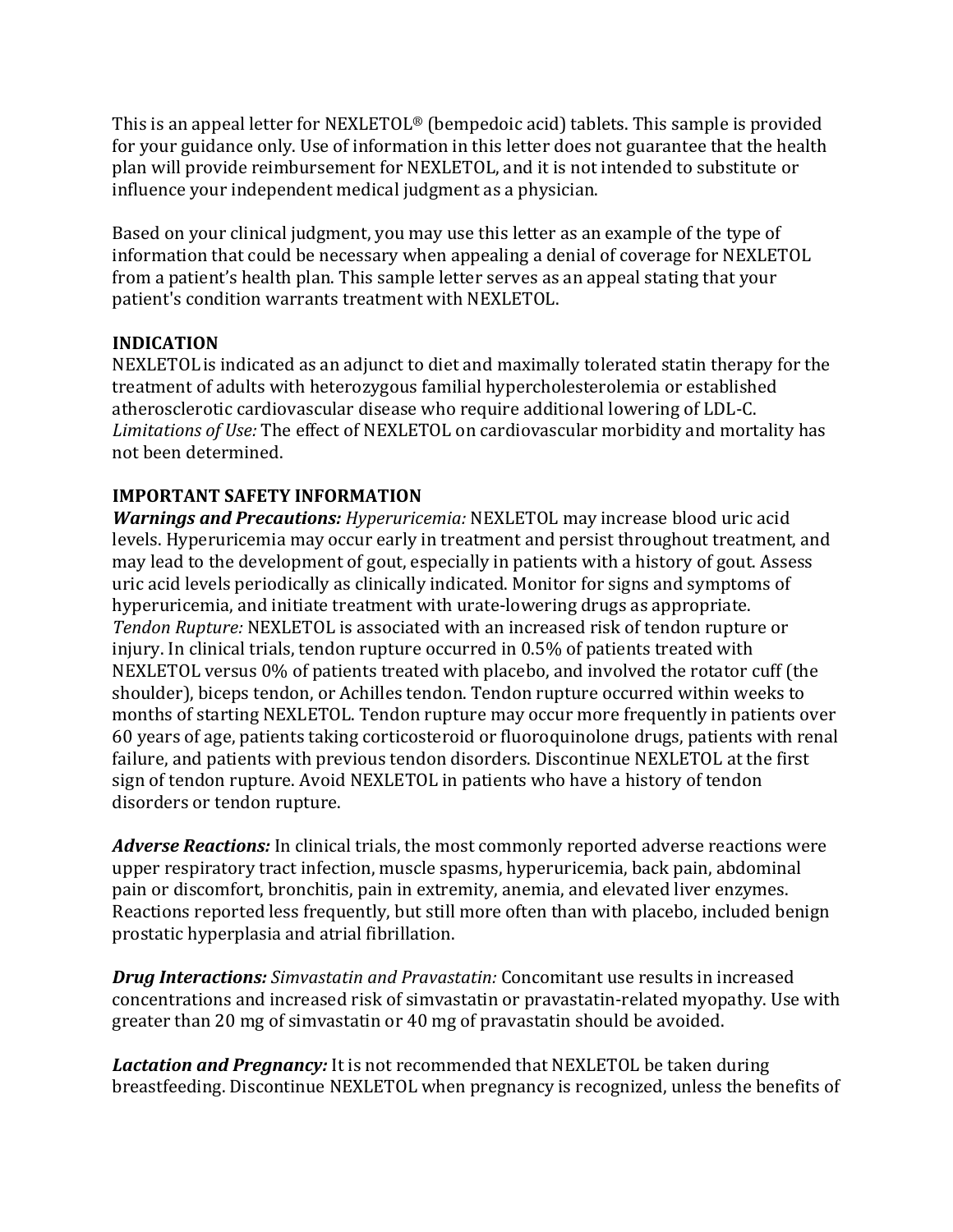therapy outweigh the potential risks to the fetus. Based on the mechanism of action, NEXLETOL may cause fetal harm.

# Please see full Prescribing Information for **NEXLETOL**.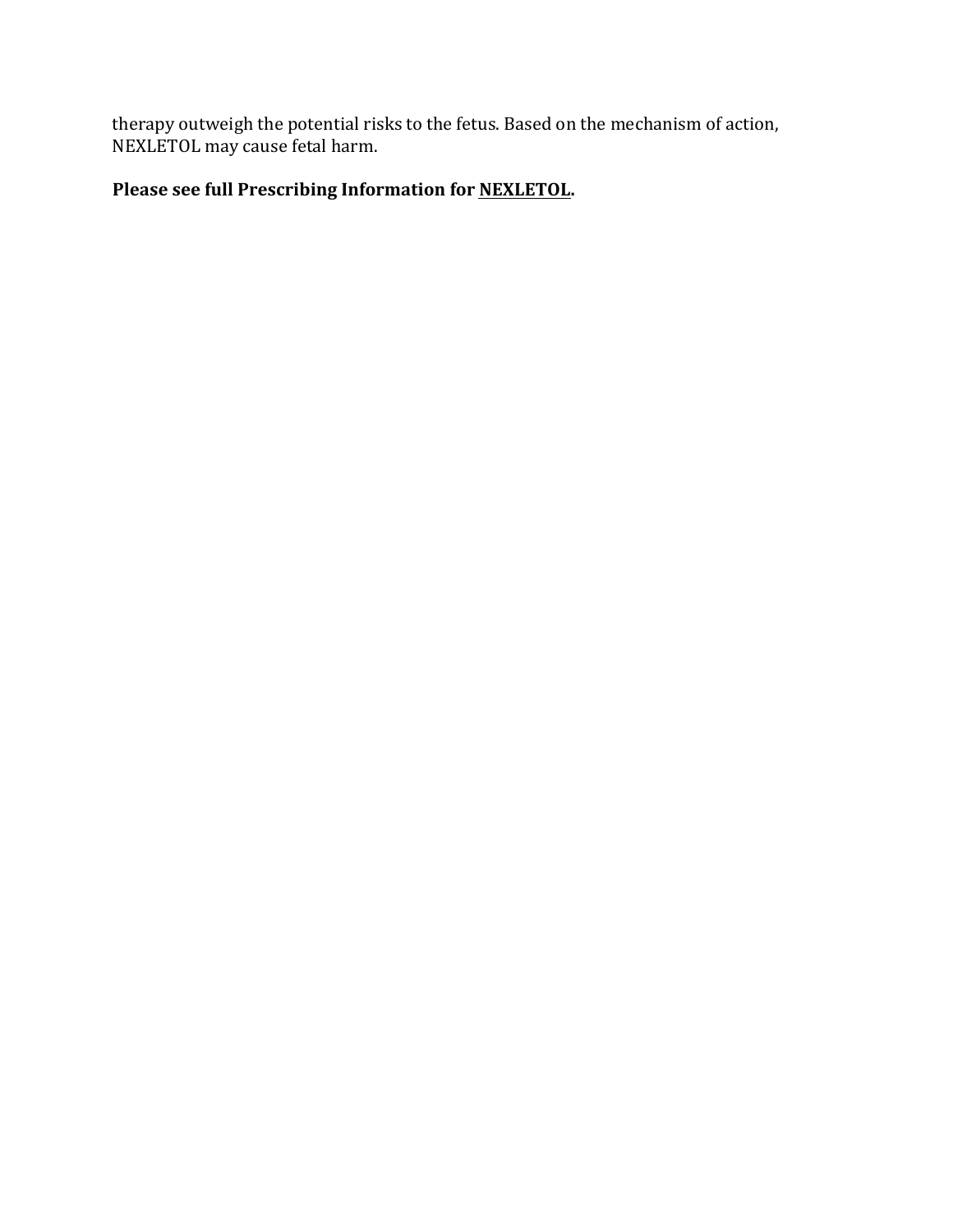#### **NEXLETOL® (bempedoic acid) Tablets Appeals Letter**  Physician's Letterhead

Insurance Company

Address Line 1

Address Line 2

RE: DOB: mm/dd/yyyy Patient Name Policy ID Policy Group

mm/dd/yyyy

Attn: Medical/Pharmacy Director, Department

Dear Medical/Pharmacy Director (a)

I am writing this letter to appeal the denial of coverage for NEXLETOL on behalf of my . NEXLETOL is indicated as an adjunct to diet and maximally tolerated statin therapy for the treatment of adults with heterozygous familial hypercholesterolemia (HeFH) or established atherosclerotic cardiovascular disease (ASCVD) who require additional lowering of low-density lipoprotein cholesterol (LDL-C). Limitations of Use: The effect of NEXLETOL on cardiovascular morbidity and mortality has not been determined. patient Patient Name

On mm/dd/yyyy and byour organization cited Indicate Reason for Denial cas the reason for denial. However, based on the FDA-approved indication stated above, I believe that treatment with NEXLETOL is medically necessary for Patient Name  $\qquad \qquad .$ 

NEXLETOL is medically necessary as documented by:

#### • **History of HeFH or established ASCVD:**

Indicate if the patient has a history of HeFH or established ASCVD and has an LDL-C value between 70 mg/dL and 99 mg/dL (for patients with ASCVD) or between 100 mg/dL and 129 mg/dL (for patients with HeFH and no history of ASCVD)

#### • **History of statin therapy:**

Indicate if the patient has demonstrated adherence to the highest available dose or maximally tolerated dose of a high intensity statin (eg, atorvastatin or rosuvastatin) for 3 continuous months, provide medical history with statin therapy, and provide rationale for dose adjustments or changes in patient's therapy